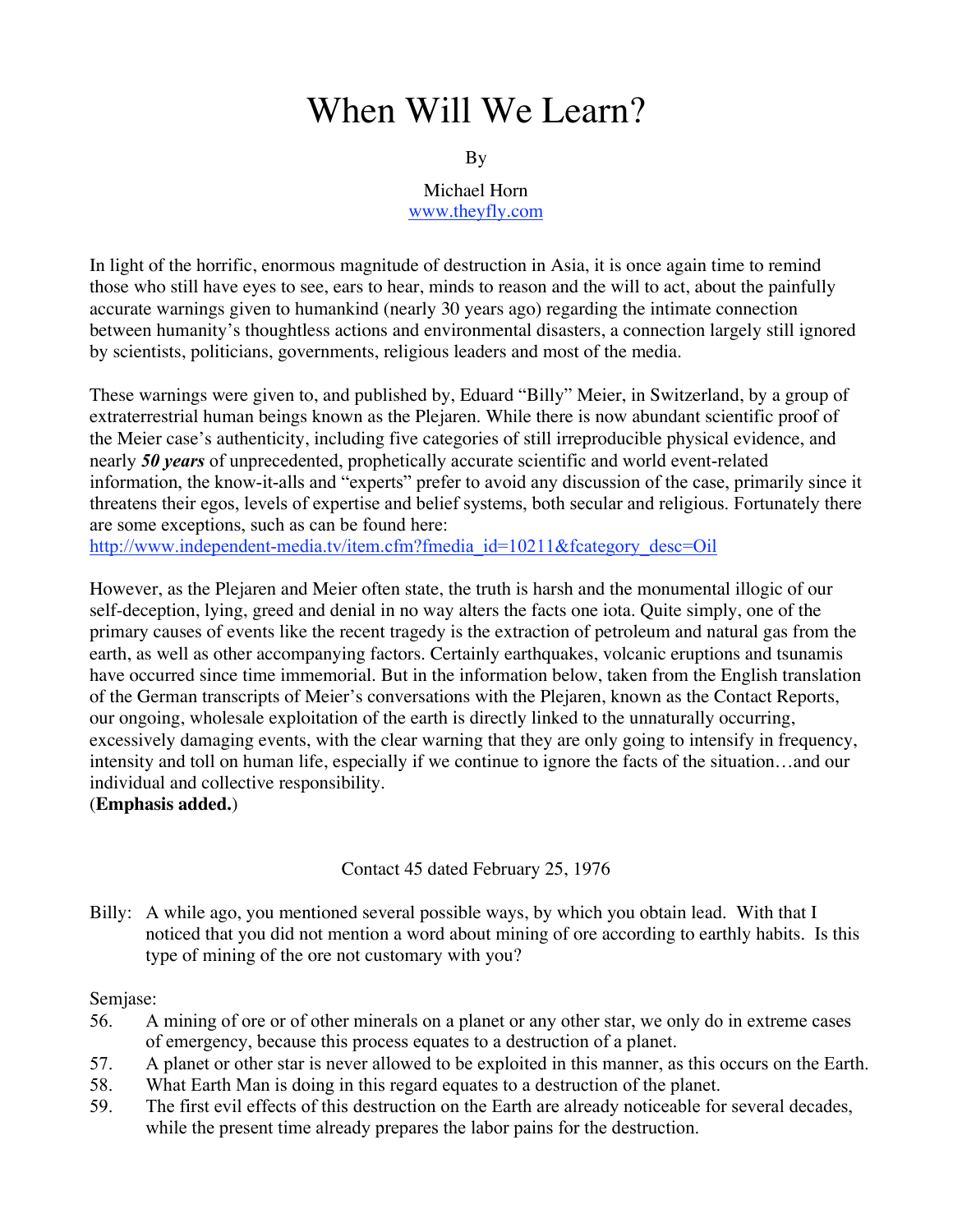- 60. That is to be understood in this way, that Earth Man exploits his planet and robs it of the fundamental life energy, in that he robs from it the underground oil and gas and the most diverse ores.
- 61. This leads to the fact that the Earth suffers shifts within, which leads to enormous volcanic eruptions and earthquakes, because slowly the Earth collapses from within.
- 62. But the same process is also created by the erection of dams and similar structures which, due to the accumulation of masses of water, cause extremely dangerous Earth movements.
- 63. The most dangerous insanity, earthman commits with his underground and above the surface are bomb experiments as well as with those horrible underground explosion-tests, which he declares to be atom bomb tests, however, which in truth are much more dangerous.
- 64. This is an additional bomb, which is manufactured from natural ur\*-products (\*ancient and original) of nature, but the effect of which is many thousand times stronger than from the largest atom bomb.
- 65. Brought to the suitable place to explode, it unleashes an enormous chain reaction, buy which the Earth within only seven to eight minutes is subject to a total firestorm and is atomized.
- 118. Your politicians and scientists are absolute irresponsible creatures, from whom their power would have to be removed, in order to replace them by reasonable and responsibility conscious powers.
- 119. But unfortunately, this can only be achieved by force, which should be carried out by the people themselves.
- 120. Earth humanity would have to agree on several other points, which can be expressed in five values.
- 121. First: Lasting for several years, an absolute birth stop would have to be carried out, in order to diminish the mass of Earth humanity to under one billion units.
- 122. Second: An immediate halting of all Earth exploitations is of life essential importance, wherefore any exploitation has to be refrained from.
- 123. Third: The atom tests and the far greater insanity of the chain-reaction-bomb has to become immediately effective and be stopped.
- 124. Fourth: Constructed water dams have to be destroyed.
- 125. Fifth: All established atomic power plants have to be destroyed and new plants of that types have to be forbidden.
- Billy: Dear girl, these are matters about which many people have thought about already themselves, but the big-wigs in the upper and uppermost range do not give a hoot about any of this.

## Semjase:

126. I am also aware of that.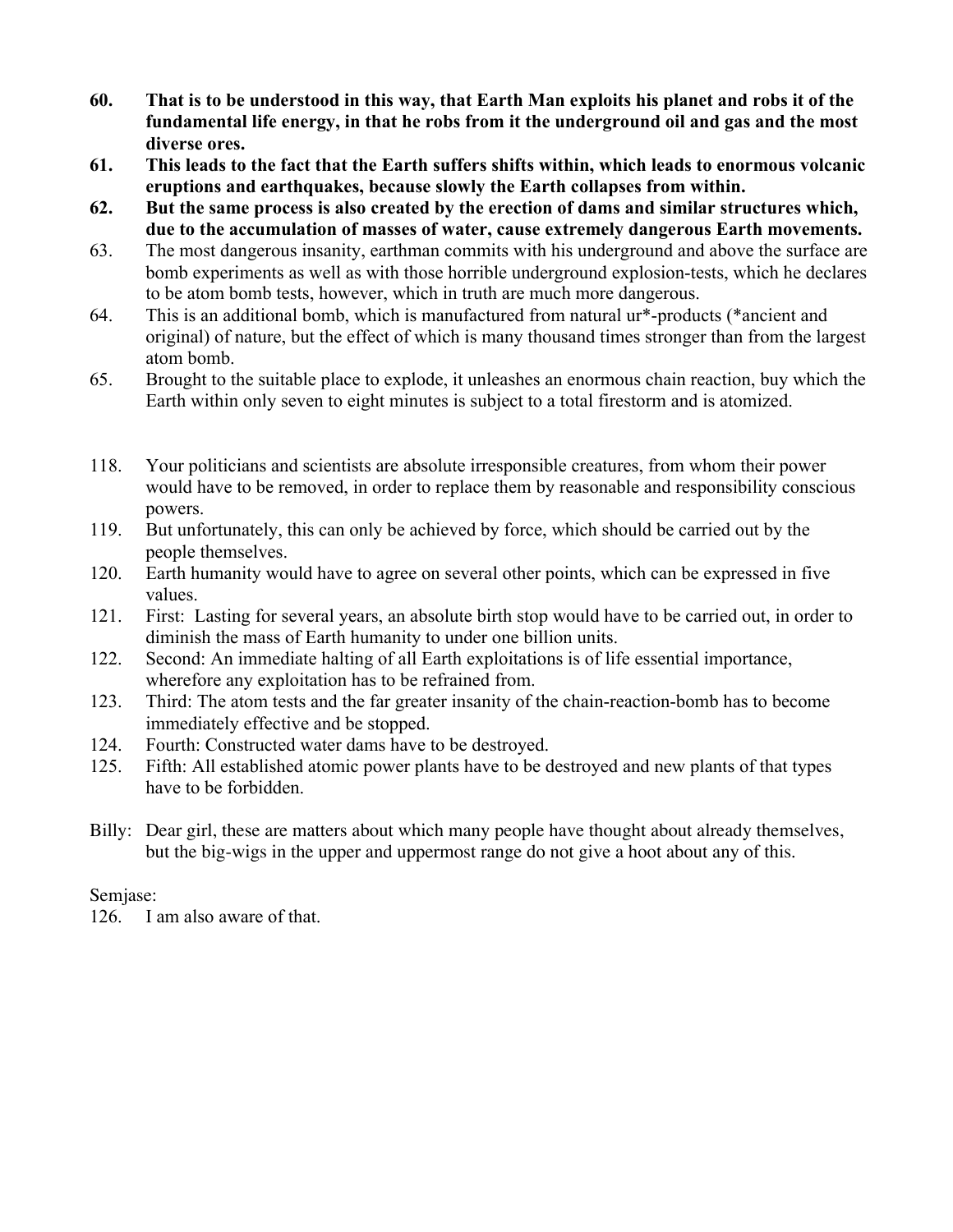- 127. For Earth Man, only the use of force remains.
- 128. For just too long, he has allowed himself to be fooled by the responsible ones, therefore, he can achieve nothing any longer in a peaceful manner.
- 129. The power on the Earth is embodied by politics, the religions and the scientists.
- 130. And exactly this power must be broken, otherwise Earth Man suffers a very evil end, not only through war and exploitation, but also by the atomizing of the planet.
- 131. Due to this new bomb of insanity, however, great cosmic consequences have been banished, so that other star systems and galaxies would not be drawn in and would share the suffering.
- 132. However, the Earth would be annihilated in a firestorm.
- 133. But Earth Man still has some time to come to his senses and to tear form the great ones, as you call them, their sword of power and to live according to the natural rules of life.
- 134. Yet he will not be able to avoid having already to bear the consequences of his insanity, because the Earth already is damaged within and without to the degree, that from within she is heaving.
- 135. Powerful earthquakes, volcanic eruptions, climatic changes, storms, flooding and accidents will mark the world picture from now on.
- 136. Entire nations will sink into the waters and uncountable human beings will meet an evil end.

The following excerpt is from the Henoch Prophecies, given to Meier at the 215<sup>th</sup> Contact, February 28, 1987. The Henoch Prophecies can be read in their entirety in the new book, And Still They Fly! (available at: www.theyfly.com):

"…Severe earthquakes and volcanic eruptions will also belong to that time, and these will cause much suffering and misery and deaths besides enormous destruction and devastation, as all of nature and the planet itself will rise up against the insanity of human beings on Earth. However, tornadoes, earthquakes and volcanic eruptions will not only rage in America, but also in Europe and in the rest of the world.

These activities have already begun at the present time, also during the past decades—with the exception that they will become increasingly more devastating in the future. And man of Earth is guilty for the most part today, as also in the future it is man who will destroy the entire environment—all of nature, the atmosphere, water and all the resources of the planet.

**And through this, a shifting of weight inside the Earth takes place, caused for example by the creation of gigantic lakes by damming and by creating hollow caverns due to the exploitation of petroleum and gas, etc. And thereby unnatural inner-Earth movements are created, which also lead to unnatural tectonic effects and cause earthquakes and volcanic eruptions, which also in turn cause enormous climatic changes, resulting in horrendous tornadoes of devastating proportions which in the end will set their destructive energies free**